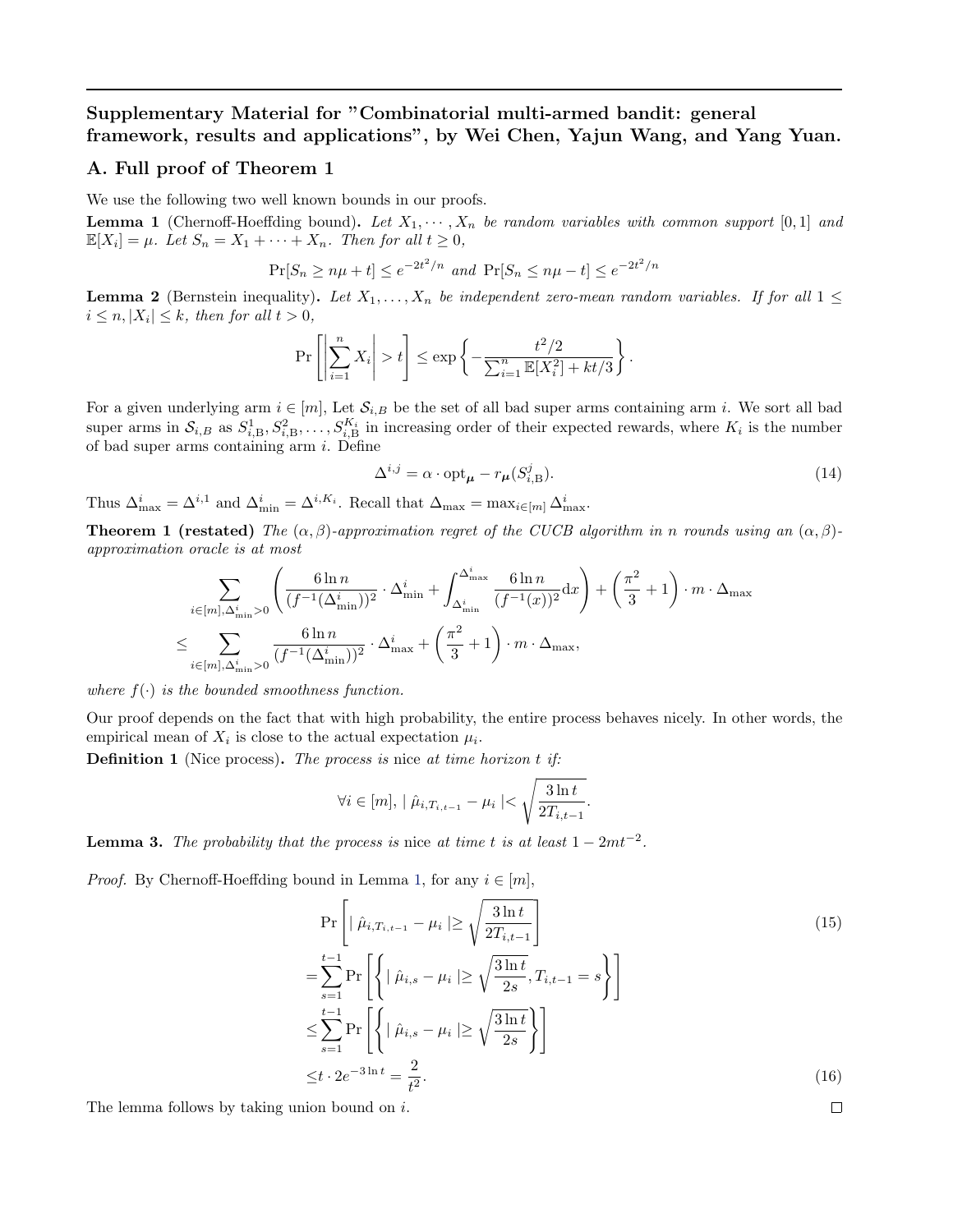We now briefly explain the idea to prove Theorem 1, based on the refinement of the idea used to prove the simplified regret bound in Eq.(4). In the proof of Eq.(4), we essentially show that if all arms are sufficiently sampled with respect to  $\Delta_{\min}$ , that is, sampled at least  $\frac{6 \ln t}{(f^{-1}(\Delta_{\min}))^2}$  times, then the sample means are close enough to their true mean values. As a result, by the monotonicity and bounded smoothness properties of the expected reward function and by the property of the approximation oracle, we know that the probability that we hit a bad super arm is very small. On the other hand, in a bad round, if the underlying arms are not sufficiently sampled with respect to  $\Delta_{\min}$ , we incur a regret of  $\Delta_{\max}$ . Notice that there is a discrepancy in the analysis, i.e., the sufficiency of sampling is defined on  $\Delta_{\min}$  while the regret is counted as  $\Delta_{\max}$ . This makes our analysis of regret bound in Eq.(4) not tight enough.

In this section, we refine the previous analysis. In particular, for each arm  $i$ , it has a series of bad super arms  $S_{i,B}^1, S_{i,B}^2, \ldots, S_{i,B}^{K_i}$  containing i, and for each  $S_{i,B}^l$ , we define sufficient sampling of i with respect to  $S_{i,B}^l$  (or equivalently with respect to  $\Delta^{i,l}$ ) as i being sampled  $\frac{6 \ln n}{(f^{-1}(\Delta^{i,l}))^2}$  times and i's counter  $N_i$  being incremented in these sampled instances, where  $n$  is the time horizon. We show that when  $i$  is sufficiently sampled with respect to  $S_{i,B}^l$ , the probability that  $S_{i,B}^l$  is selected by the oracle is very small. On the other hand, in a bad round when i's counter  $N_i$  is incremented, if i is under-sampled with respect to  $S_{i,B}^l$ , we incur a regret of at most  $\Delta^{i,j}$  for some  $j \leq l$ . In this way, we reduce the discrepancy between  $\Delta_{\min}$  and  $\Delta_{\max}$  to a much tighter  $\Delta^{i,l}$  and  $\Delta^{i,j}$ , which enables us to prove the much tighter bound given in Theorem 1.

*Proof of Theorem 1.* For variable  $T_i$ , let  $T_{i,t}$  be the value of  $T_i$  at the end of round t, that is,  $T_{i,t}$  is the number of times arm i is played in the first t rounds. For variable  $\hat{\mu}_i$ , let  $\hat{\mu}_{i,s}$  be the value of  $\hat{\mu}_i$  after arm i is played s times, that is,  $\hat{\mu}_{i,s} = (\sum_{j=1}^{s} X_{i,j})/s$ . Then, the value of variable  $\hat{\mu}_i$  at the end of round t is  $\hat{\mu}_{i,T_{i,t}}$ . For variable  $\bar{\mu}_i$ , let  $\bar{\mu}_{i,t}$  be the value of  $\bar{\mu}_i$  at the end of round t, and let  $\bar{\mu}_t=(\mu_{1,t},\mu_{2,t},\ldots,\mu_{m,t})$  be the input vector to the oracle at round  $t$ . Then, according to line 6 of Algorithm 1, we have

$$
\bar{\mu}_{i,t} = \hat{\mu}_{i,T_{i,t-1}} + \sqrt{\frac{3\ln t}{2T_{i,t-1}}}.\tag{17}
$$

For the proof, we maintain counter  $N_i$  for each arm i after the m initialization rounds. Let  $N_{i,t}$  be the value of  $N_i$  after the t-th round and  $N_{i,m} = 1$ . Note that  $\sum_i N_{i,m} = m$ . Counters  $\{N_i\}_{i=1}^m$  are updated in the following way.

For a round  $t > m$ , let  $S_t$  be the super arm selected in round t by the oracle (line 7 of Algorithm 1). Round t is a bad round if the oracle selects a super arm  $S_t \in S_B$ , which is not an  $\alpha$ -approximate super arm with respect to the true mean vector  $\mu$ . If round t is bad, let  $i = \operatorname{argmin}_{j \in S_t} N_{j,t-1}$ . We increment  $N_i$  by one, i.e.,  $N_{i,t} = N_{i,t-1} + 1$ . In other words, we find the arm i with smallest counter in  $S_t$  and increase its counter. If i is not unique, we pick an arbitrary arm with smallest counters in  $S_t$ . By definition  $N_{i,t} \leq T_{i,t}$ . Notice that in every bad round, exactly one counter in  $\{N_i\}_{i=1}^m$  is increased.

Each time  $N_i$  gets updated, one of the bad super arms containing i is played. We further divide counter  $N_i$  into more counters  $\{N_i^l\}_{l=1}^{K_i}$ , whose value at round n,  $N_{i,n}^l$  is defined as follows:

$$
\forall l \in [K_i], N_{i,n}^l = \sum_{t=m+1}^n \mathbb{I}\{S_t = S_{i,B}^l, N_{i,t} > N_{i,t-1}\}.
$$

Define  $\ell_n(\Delta) = \frac{6 \ln n}{(f^{-1}(\Delta))^2}$ , i.e., the number of sampling that is considered *sufficient* for a super arm with reward  $\Delta$  away from the  $\alpha$ -approximation with respect to time horizon n. When counter  $N_i^l$  is incremented at time t, i.e.,  $S_t = S_{i,B}^l$  and  $N_{i,t} > N_{i,t-1}$ , we inspect the value  $N_{i,t-1}$ . Notice that every arm in  $S_t$  must have been played at least  $N_{i,t-1}$  times by round t, since in our updating rule we choose the smallest counter value among arms in  $S_t$  to update, and i is the chosen one. If  $N_{i,t-1} > \ell_n(\Delta^{i,l})$ , we say that the bad arm  $\mathcal{S}_{i,B}^l$  is sufficiently sampled. Otherwise, it is *under-sampled*. Notice that our definition of sufficient sampling at a time  $t$  is with respect to the value  $\ell_n(\Delta^{i,l})$  related to the time horizon n, not the current time t. This is a bit different from the proof of  $Eq.(4)$  in the main text, and it is needed in the analysis of the under-sampled case. In our analysis, the time t considered is at most n.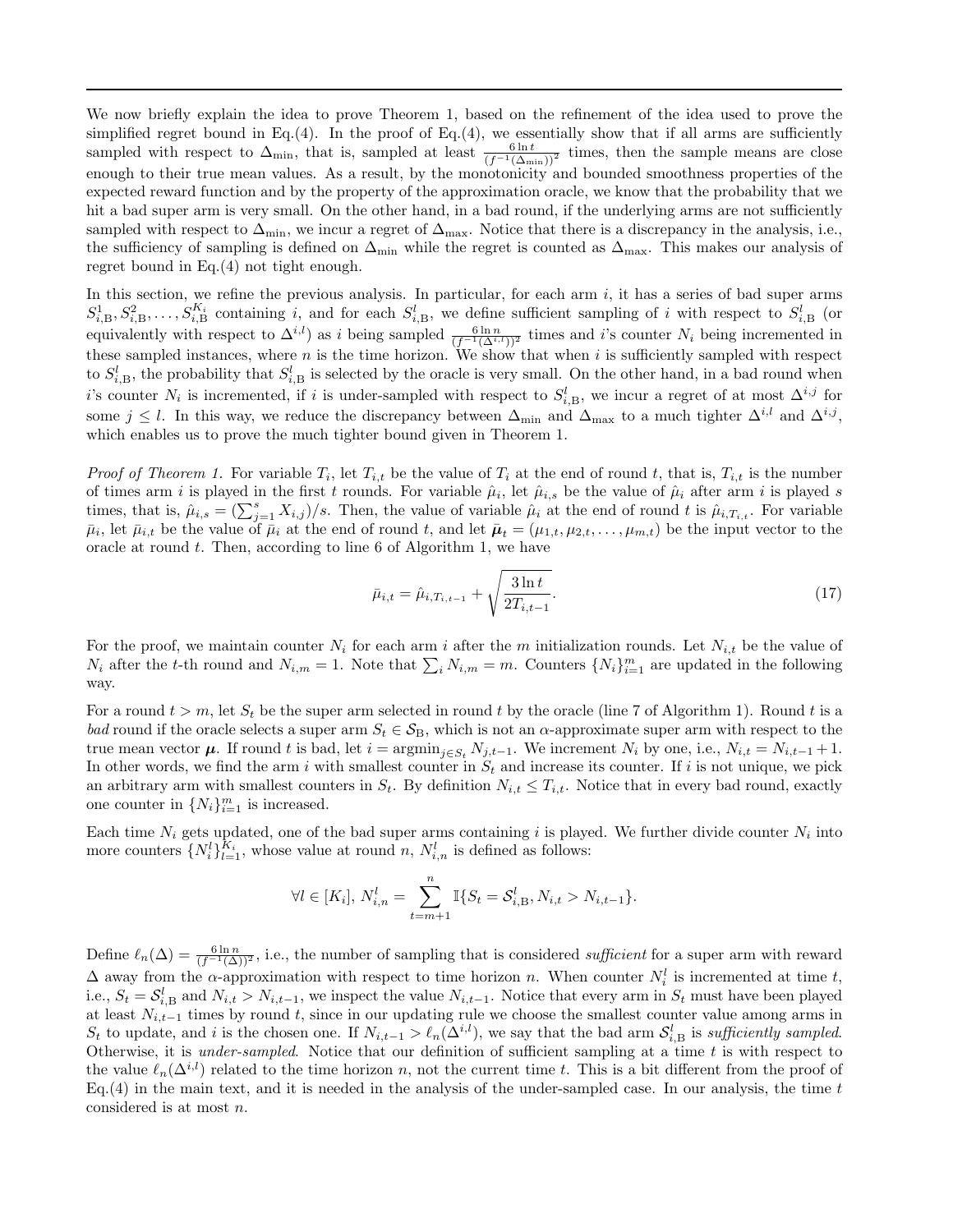<span id="page-2-0"></span>We write as

$$
N_{i,n}^{l,suf} = \sum_{t=m+1}^{n} \mathbb{I}\{S_t = \mathcal{S}_{i,B}^l, N_{i,t} > N_{i,t-1}, N_{i,t-1} > \ell_n(\Delta^{i,l})\},
$$
  

$$
N_{i,n}^{l,und} = \sum_{t=m+1}^{n} \mathbb{I}\{S_t = \mathcal{S}_{i,B}^l, N_{i,t} > N_{i,t-1}, N_{i,t-1} \le \ell_n(\Delta^{i,l})\}.
$$

Then we have  $N_{i,n} = 1 + \sum_{l \in [K_i]} (N_{i,n}^{l,suf} + N_{i,n}^{l,und}).$  Using this notation, the total reward at time horizon n is at least

$$
n \cdot \alpha \cdot \mathrm{opt}_{\mu} - \mathbb{E} \left[ \sum_{i \in [m]} \left( \Delta^{i,1} + \sum_{l \in [K_i]} (N_{i,n}^{l,suf} + N_{i,n}^{l,und}) \cdot \Delta^{i,l} \right) \right], \tag{18}
$$

where  $\Delta^{i,1}$  is for the initialization.

We claim that it is unlikely that a bad super arm is played when all the underlying arms are sufficiently sampled. More specifically, we have the following claim.

Claim 1. For any time horizon  $n > m$ ,

$$
\mathbb{E}\left[\sum_{i\in[m]}\sum_{l\in[K_i]}N_{i,n}^{l,suf}\right] \le (1-\beta)n + \frac{\pi^2}{3}\cdot m. \tag{19}
$$

*Proof.* By the definition of  $N_{i,n}^{l,suf}$ , it is sufficient to show that for any  $n \ge t > m$ ,

$$
\mathbb{E}\left[\sum_{i\in[m],l\in[K_i]}\mathbb{I}\{S_t = \mathcal{S}_{i,B}^l, N_{i,t} > N_{i,t-1}, N_{i,t-1} > \ell_n(\Delta^{i,l})\}\right]
$$
\n
$$
= \sum_{i\in[m],l\in[K_i]} \Pr\{S_t = \mathcal{S}_{i,B}^l, N_{i,t} > N_{i,t-1}, \forall s \in \mathcal{S}_{i,B}^l, N_{s,t-1} > \ell_n(\Delta^{i,l})\}\
$$
\n
$$
\leq (1-\beta) + 2mt^{-2}.
$$

Define  $\Lambda_{i,t} = \sqrt{\frac{3 \ln t}{2T_{i,t-1}}}$  (a random variable since  $T_{i,t-1}$  is a random variable) and  $\Lambda_t = \max\{\Lambda_{i,t} \mid i \in S_t\}$ . Define  $\Lambda^{i,l} = \sqrt{\frac{3 \ln t}{2 \ell_n(\Delta^{i,l})}}$  (not a random variable).

Let  $\mathcal{N}_t$  indicate the event that the process is nice at time t. Let  $F_t$  be the event that the oracle fails to produce an  $\alpha$ -approximate answer with respect to input vector  $\bar{\mu}_t$  in round t. We have  $Pr[F_t] = \mathbb{E}[\mathbb{I}\{F_t\}] \leq 1 - \beta$ .

Notice that  $\bar{\mu}_{i,t} = \hat{\mu}_{i,t} + \sqrt{\frac{3 \ln t}{2T_{i,t-1}}}.$  We have the following properties.

$$
\mathcal{N}_t \Rightarrow \forall i \in [m], \bar{\mu}_{i,t} - \mu_i > 0,\tag{20}
$$

$$
\mathcal{N}_t \Rightarrow \forall i \in S_t, \,\bar{\mu}_{i,t} - \mu_i < 2\Lambda_t,\tag{21}
$$

$$
\forall i \in [m], \forall l \in [K_i], \left\{ S_t = S_{i,B}^l, N_{i,t} > N_{i,t-1}, \forall s \in S_t, N_{s,t-1} > \ell_n(\Delta^{i,l}) \right\} \Rightarrow \Lambda^{i,l} > \Lambda_t. \tag{22}
$$

For any particular  $i \in [m]$  and  $l \in [K_i]$ , if  $\{N_t, \neg F_t, S_t = S_{i,B}^l, N_{i,t} > N_{i,t-1}, \forall s \in S_t, N_{s,t-1} > \ell_n(\Delta^{i,l})\}$  holds at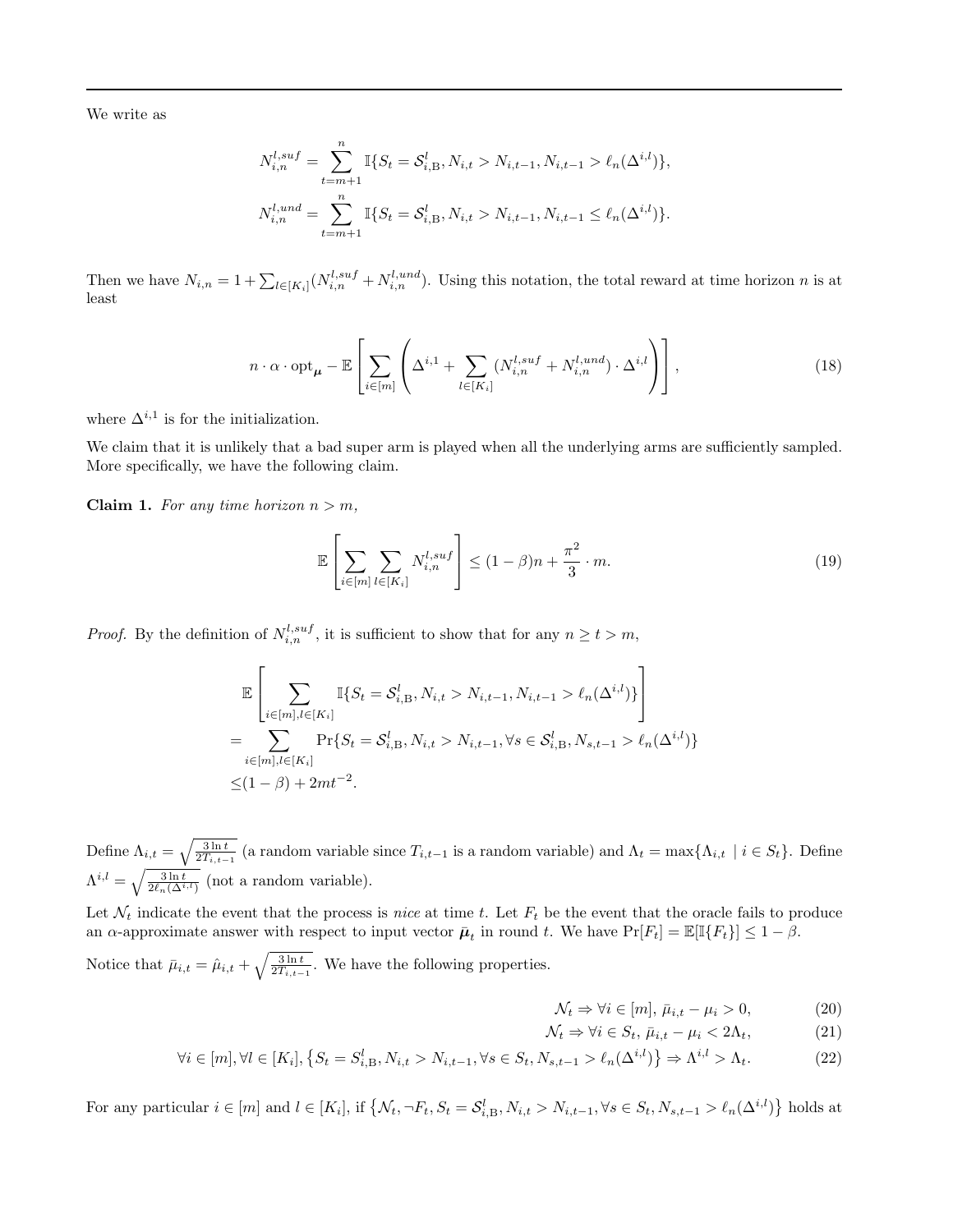time  $t$ , we have the following properties:

$$
r_{\mu}(S_t) + f(2\Lambda^{i,l}) > r_{\mu}(S_t) + f(2\Lambda_t)
$$
strict monotonicity of  $f(\cdot)$  and Eq.(22)  
\n
$$
\geq r_{\bar{\mu}_t}(S_t)
$$
 bounded smoothness property and Eq.(21)  
\n
$$
\geq \alpha \cdot \text{opt}_{\bar{\mu}_t}
$$
  
\n
$$
\geq \alpha \cdot r_{\bar{\mu}_t}(S_{\mu}^*)
$$
  
\n
$$
\geq \alpha \cdot r_{\mu}(S_{\mu}^*) = \alpha \cdot \text{opt}_{\mu}.
$$
monotonicity of  $r_{\mu}(S)$  and Eq.(20)

So we have

$$
r_{\mu}(S_{i,B}^l) + f(2\Lambda^{i,l}) > \alpha \cdot \text{opt}_{\mu}.\tag{23}
$$

Since  $\ell_n(\Delta^{i,l}) = \frac{6 \ln n}{(f^{-1}(\Delta^{i,l}))^2}$ , we have  $2\Lambda^{i,l} = f^{-1}(\Delta^{i,l}) \cdot \sqrt{\frac{\ln t}{\ln n}}$ , which implies  $f(2\Lambda^{i,l}) \leq \Delta^{i,l}$  by the monotonicity of  $f(\cdot)$  and  $t \leq n$ . Therefore, Eq. (23) contradicts the definition of  $\Delta^{i,l}$  in Eq.[\(14\)](#page-0-0). In other words,

$$
\forall i \in [m] \forall l \in [K_i], \Pr \{ \mathcal{N}_t, \neg F_t, S_t = S_{i,B}^l, N_{i,t} > N_{i,t-1}, \forall s \in S_t, N_{s,t-1} > \ell_n(\Delta^{i,l}) \} = 0
$$
\n
$$
\Rightarrow \Pr \{ \mathcal{N}_t, \neg F_t, \exists i \in [m], \exists l \in [K_i], S_t = S_{i,B}^l, N_{i,t} > N_{i,t-1}, \forall s \in S_t, N_{s,t-1} > \ell_n(\Delta^{i,l}) \} = 0
$$
\n
$$
\Rightarrow \Pr \{ \exists i \in [m], \exists l \in [K_i], S_t = S_{i,B}^l, N_{i,t} > N_{i,t-1}, \forall s \in S_t, N_{s,t-1} > \ell_n(\Delta^{i,l}) \}
$$
\n
$$
\le \Pr[F_t \vee \neg \mathcal{N}_t] \le (1 - \beta) + 2mt^{-2} \tag{24}
$$

$$
\Rightarrow \sum_{i \in [m], l \in [K_i]} \Pr\left\{ S_t = S_{i,B}^l, N_{i,t} > N_{i,t-1}, \forall s \in S_t, \ N_{s,t-1} > \ell_n(\Delta^{i,l}) \right\} \le (1 - \beta) + 2mt^{-2}.
$$
 (25)

The second inequality in Eq. (24) uses the facts that  $Pr{F_t} = (1 - \beta)$  and  $Pr{\lbrace \neg \mathcal{N}_t \rbrace} \leq 2mt^{-2}$  (Lemma [3\)](#page-0-0). The left side of Eq. (25) equals the left side of Eq. (24), because the events  $\{S_t = S_{i,B}^l, N_{i,t} > N_{i,t-1}, \forall s \in S_t, N_{s,t-1} >$  $\ell_t(\Delta^{i,l})$  for all  $i \in [m]$  and  $l \in [K_i]$  are mutually exclusive, which in turn is because in each round when  $S_t$  is bad, only one arm  $i \in S_t$  gets to increment its counter  $N_i$  and thus  $N_{i,t} > N_{i,t-1}$ , and within arm i, only one index l satisfies  $S_t = S_{i,B}^l$ .  $\Box$ 

Now we consider the bad super arms that are under-sampled when played. For a particular arm  $i$ , its counter  $N_i$  will increase from 1 to  $\ell_n(\Delta^{i,K_i})$ . To simplify the notation, set  $\ell_n(\Delta^{i,0}) = 0$ . (Notice that  $N_{i,m} = 1$  for all i.) Before we go into the details, we discuss the essential idea behind Eqn.[\(28\)](#page-4-0). We break the range of the counter  $N_i$  into discrete segments, i.e.,  $(\ell_n(\Delta^{i,j-1}), \ell_n(\Delta^{i,j})]$  for  $j \in [K_i]$ . Let us assume that the round t is bad and  $N_i$  is incremented. Assume  $N_{i,t-1}$  ∈  $(\ell_n(\Delta^{i,j-1}), \ell_n(\Delta^{i,j})]$  for some j. Notice that we are only interested in the case that  $S_t$  is under-sampled. In particular, if this is indeed the case,  $S_t = S_{\text{B}}^{i,l}$  for some  $l \geq j$ . (Otherwise, St is sufficiently sampled based on the counter value  $N_{i,t-1}$ .) Therefore, we will suffer a regret of  $\Delta^{i,l} \leq \Delta^{i,j}$ (Eqn.[\(26\)](#page-4-0)). Consequently, for counter  $N_{i,t}$  in range  $(\ell_n(\Delta^{i,j-1}), \ell_n(\Delta^{i,j})]$ , we will suffer a total regret for those under-sampled arms at most  $(\ell_n(\Delta^{i,j}) - \ell_n(\Delta^{i,j-1})) \cdot \Delta^{i,j}$  (Eqn.[\(27\)](#page-4-0)) in rounds that  $N_{i,t}$  is incremented.

We implement the argument rigorously as follows. For any arm i in  $\{i \in [m] \mid \Delta_{\min}^i > 0\}$ , we have,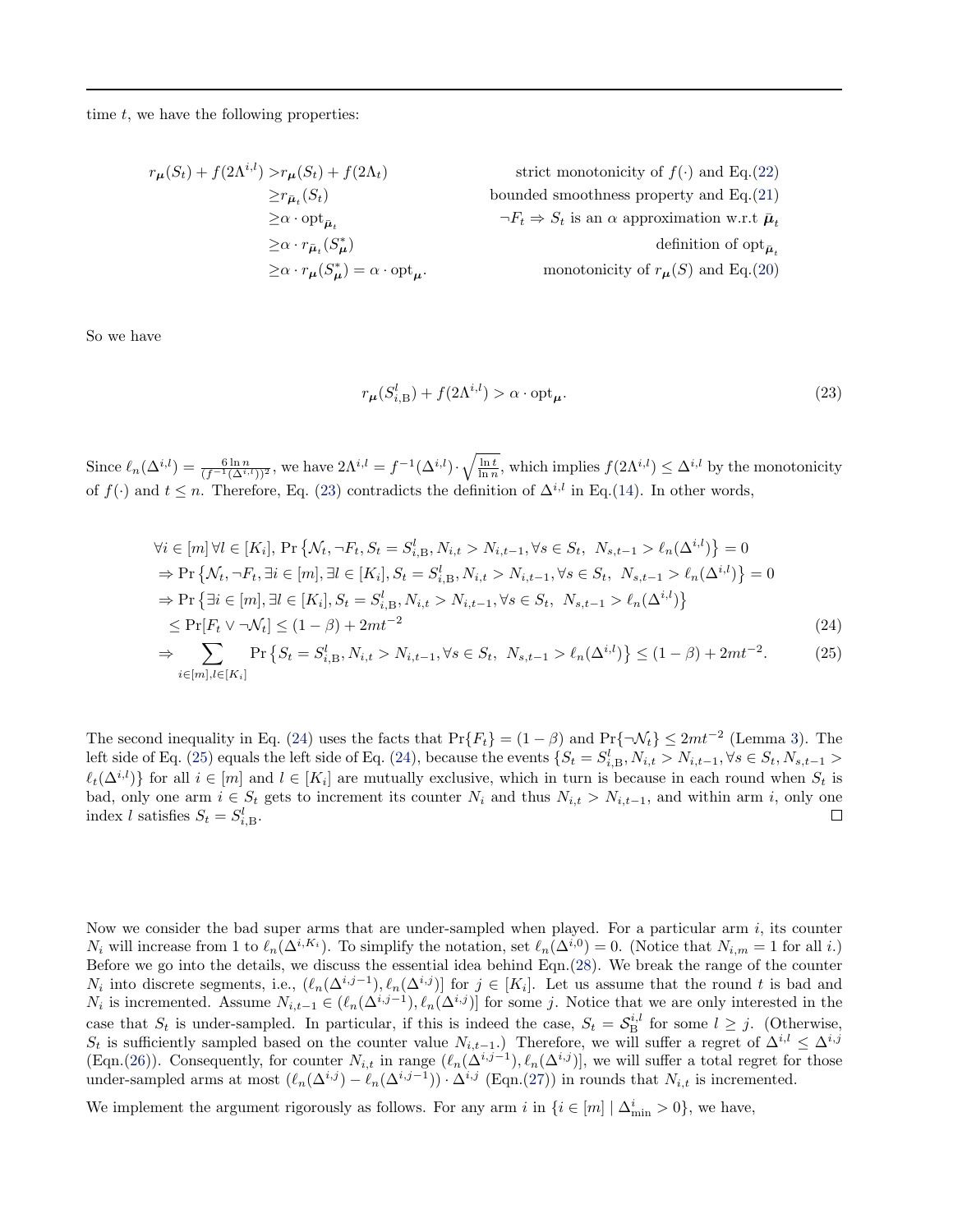<span id="page-4-0"></span>
$$
\sum_{l \in [K_{i}]} N_{i,n}^{l,und} \cdot \Delta^{i,l} = \sum_{t=m+1}^{n} \sum_{l \in [K_{i}]} \mathbb{I}\{S_{t} = S_{i,B}^{l}, N_{i,t} > N_{i,t-1}, N_{i,t-1} \leq \ell_{n}(\Delta^{i,l})\} \cdot \Delta^{i,l}
$$
\n
$$
= \sum_{t=m+1}^{n} \sum_{l \in [K_{i}]} \sum_{j=1}^{l} \mathbb{I}\{S_{t} = S_{i,B}^{l}, N_{i,t} > N_{i,t-1}, N_{i,t-1} \in (\ell_{n}(\Delta^{i,j-1}), \ell_{n}(\Delta^{i,j})]\} \cdot \Delta^{i,l}
$$
\n
$$
\leq \sum_{t=m+1}^{n} \sum_{l \in [K_{i}]} \sum_{j=1}^{l} \mathbb{I}\{S_{t} = S_{i,B}^{l}, N_{i,t} > N_{i,t-1}, N_{i,t-1} \in (\ell_{n}(\Delta^{i,j-1}), \ell_{n}(\Delta^{i,j})]\} \cdot \Delta^{i,j}
$$
\n
$$
\leq \sum_{t=m+1}^{n} \sum_{l \in [K_{i}]} \sum_{j \in [K_{i}]} \mathbb{I}\{S_{t} = S_{i,B}^{l}, N_{i,t} > N_{i,t-1}, N_{i,t-1} \in (\ell_{n}(\Delta^{i,j-1}), \ell_{n}(\Delta^{i,j})]\} \cdot \Delta^{i,j}
$$
\n
$$
= \sum_{t=m+1}^{n} \sum_{j \in [K_{i}]} \mathbb{I}\{S_{t} \in S_{i,B}, N_{i,t} > N_{i,t-1}, N_{i,t-1} \in (\ell_{n}(\Delta^{i,j-1}), \ell_{n}(\Delta^{i,j})]\} \cdot \Delta^{i,j}
$$
\n
$$
= \sum_{j \in [K_{i}]} \sum_{l \neq m+1} \mathbb{I}\{S_{t} \in S_{i,B}, N_{i,t} > N_{i,t-1}, N_{i,t-1} \in (\ell_{n}(\Delta^{i,j-1}), \ell_{n}(\Delta^{i,j})]\} \cdot \Delta^{i,j}
$$
\n
$$
\leq \sum_{j \in [K_{i}]} (\ell_{n}(\Delta^{i,j}) - \ell_{n}(\Delta^{i,j-1})) \cdot \Delta^{i,j}
$$
\n
$$
= \
$$

Last inequality comes from the fact that  $\ell_n(x)$  is decreasing. Notice that by our definition, for arms that  $j \in [m] \setminus \{i \in [m] \mid \Delta_{\min}^i > 0\}$ , the counter  $N_j$  remains one after the initialization. Since they do not contribute to any regret, we have  $K_j = 0$  for all these arms. Therefore, combining with Eq.[\(19\)](#page-2-0) and Eq.(28), the overall regret of our algorithm is

$$
Reg_{\mu,\alpha,\beta}^{A}(n) \leq n \cdot \alpha \cdot \beta \cdot opt_{\mu} - \left(\alpha \cdot n \cdot opt_{\mu} - \mathbb{E}\left[\sum_{i \in [m]} \left(\Delta^{i,1} + \sum_{l \in [K_{i}]} (N_{i,n}^{l,suf} + N_{i,n}^{l,und}) \cdot \Delta^{i,l}\right)\right)\right]
$$
  
\n
$$
\leq \Delta_{\max} \cdot \left(m + \mathbb{E}\left[\sum_{i \in [m], l \in [K_{i}]} N_{i,n}^{l,suf}\right]\right) + \sum_{i \in [m], \Delta_{\min}^{i} > 0} \left(\ell_{n}(\Delta^{i,K_{i}}) \Delta^{i,K_{i}} + \int_{\Delta^{i,K_{i}}}^{\Delta^{i,1}} \ell_{n}(x) dx\right)
$$
  
\n
$$
-(1 - \beta) \cdot n \cdot \alpha \cdot opt_{\mu}
$$
  
\n
$$
\leq \left(\frac{\pi^{2}}{3} + 1\right) \cdot m \cdot \Delta_{\max} + \sum_{i \in [m], \Delta_{\min}^{i} > 0} \left(\ell_{n}(\Delta^{i,K_{i}}) \Delta^{i,K_{i}} + \int_{\Delta^{i,K_{i}}}^{\Delta^{i,1}} \ell_{n}(x) dx\right).
$$
  
\ntheorem follows directly.

The theorem follows directly.

**Improving the coefficient of the leading term.** In general, we can set  $\bar{\mu}_i = \hat{\mu}_i + \sqrt{y/(2T_i)}$  for some y in line 6 in the CUCB algorithm. The corresponding regret bound obtained is

$$
\sum_{i \in [m], \Delta^i_{\min} > 0} \left( \frac{2 \cdot y}{(f^{-1}(\Delta^i_{\min}))^2} \cdot \Delta^i_{\min} + \int_{\Delta^i_{\min}}^{\Delta^i_{\max}} \frac{2 \cdot y}{(f^{-1}(x))^2} dx \right) + \left(1 + \sum_{t=m+1}^n \frac{2t}{e^{-y}}\right) \cdot m \cdot \Delta_{\max}.
$$

What we need is to make sure the term  $\sum_{t=m+1}^{n} \frac{2t}{e^{-y}}$  in the above regret bound converges. We can thus set y appropriately to guarantee convergence while improving the constant in the leading term. One way is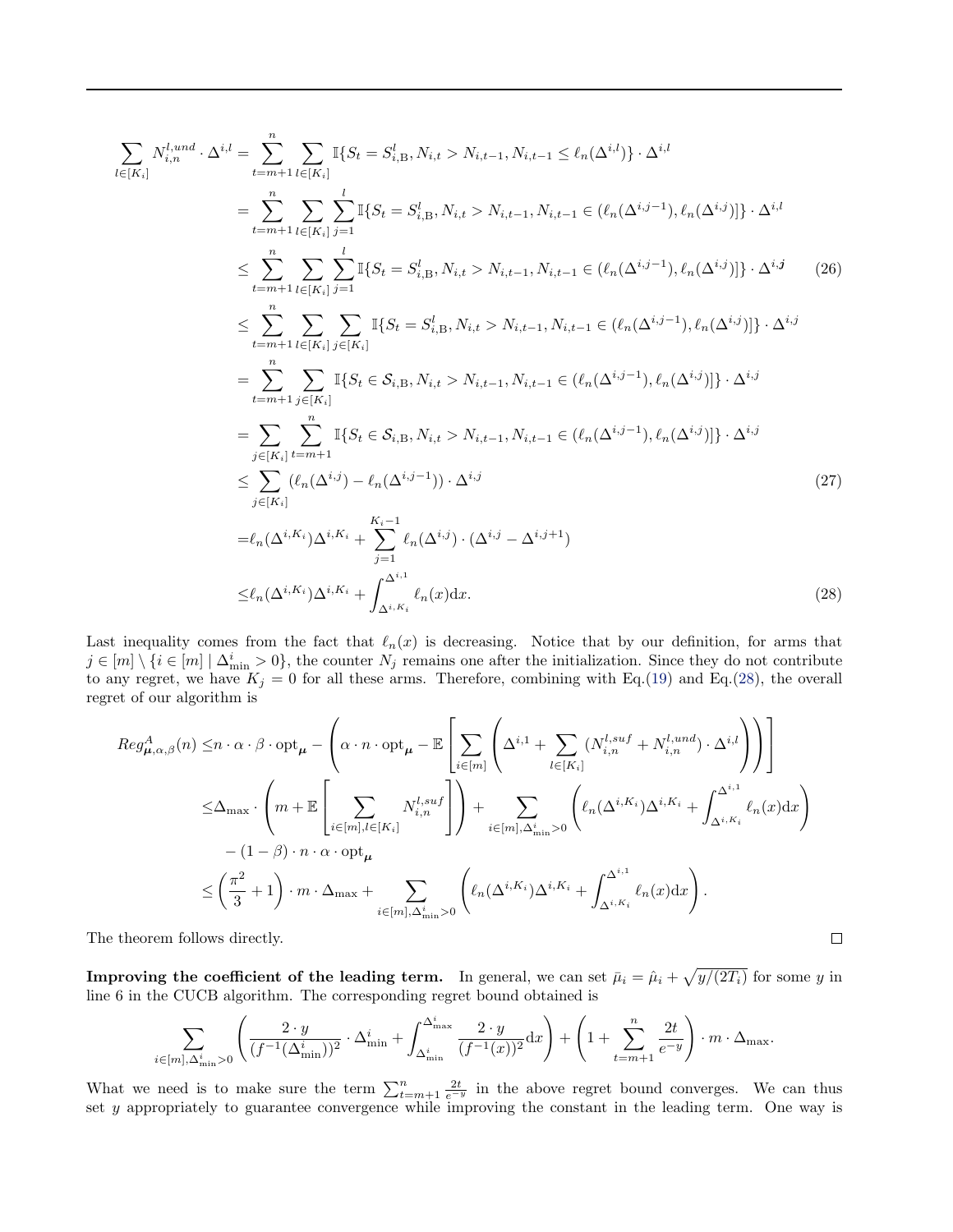setting  $y = (1+c) \ln t$  with a constant  $c > 1$ , or equivalently setting  $\bar{\mu}_i = \hat{\mu}_i + \sqrt{ }$  $\sum$ ting  $y = (1 + c) \ln t$  with a constant  $c > 1$ , or equivalently setting  $\bar{\mu}_i = \hat{\mu}_i + \sqrt{(1 + c) \ln t/(2T_i)}$ , so that  $\frac{n}{t+m+1} \frac{2t}{e^{-y}} = 2 \sum_{t=m+1}^{n} t^{-c} \leq 2\zeta(c)$ , where  $\zeta(c) = \sum_{t=1}^{\infty} \frac{1}{t^c}$  is the Riemann's zeta funct value when  $c > 1$ . Then the regret bound is

$$
\sum_{i \in [m], \Delta^i_{\min} > 0} \left( \frac{2 \cdot (1+c) \cdot \ln n}{(f^{-1}(\Delta^i_{\min}))^2} \cdot \Delta^i_{\min} + \int_{\Delta^i_{\min}}^{\Delta^i_{\max}} \frac{2 \cdot (1+c) \cdot \ln n}{(f^{-1}(x))^2} dx \right) + (2 \cdot \zeta(c) + 1) \cdot m \cdot \Delta_{\max}.
$$

We can also further improve the constant factor from  $2(1+c)$  to 4 by setting  $\bar{\mu}_i = \hat{\mu}_i + \sqrt{\frac{2 \ln t + \ln \ln t}{2T_i}}$  at the cost of a second order  $\ln \ln n$  term as in (Garivier & Cappé, [2011\)](#page-12-0), with regret at most

$$
\sum_{i\in[m],\Delta_{\min}^i>0} \left(\frac{2\cdot(2\ln n+\ln\ln n)}{(f^{-1}(\Delta_{\min}^i))^2}\cdot\Delta_{\min}^i+\int_{\Delta_{\min}^i}^{\Delta_{\max}^i}\frac{2\cdot(2\ln n+\ln\ln n)}{(f^{-1}(x))^2}\mathrm{d}x\right)+(1+2\ln\ln n)\cdot m\cdot\Delta_{\max}.
$$

This is because  $\sum_{t=m+1}^{n} \frac{1}{t \ln t} \leq \int_{m}^{n} \frac{1}{t \ln t} dt \leq \ln \ln n$  when  $m > e$ .

**Theorem 2 (restated)** Consider a CMAB problem with an  $(\alpha, \beta)$ -approximation oracle. If the bounded smoothness function  $f(x) = \gamma \cdot x^{\omega}$  for some  $\gamma > 0$  and  $\omega \in (0, 1]$ , the regret of CUCB is at most:

$$
\frac{2\gamma}{2-\omega} \cdot (6m\ln n)^{\omega/2} \cdot n^{1-\omega/2} + \left(\frac{\pi^2}{3} + 1\right) \cdot m \cdot \Delta_{\max}.
$$

In Theorem 1, when  $\Delta_{min}^i$  is extremely small, the regret would be approaching infinite. This is not applicable since the number of samples needed to be sufficient is exceeding the time horizon. In what follows, we prove a distribution-independent regret bound. The rough idea is, if  $\Delta_{\min}^i \leq 1/\sqrt{n}$ , it can only contribute  $\sqrt{n}$  regret at  $\Delta_{\min}^i$ time horizon n.

Proof. Following the proof of the main theorem, we only need to consider the bad arms that are played when they are under-sampled. Following the intuition, we need to quantify when  $\Delta$  is too small. In particular, we measure the threshold for  $\Delta_{\min}^i$  based on  $N_{i,n}$ , i.e., the counter of arm i at time horizon n. Let  $\{n_i \mid i \in [m]\}$ be a set of possible counter values at time horizon n. Our analysis will then be conditioned on the event that  $\{N_{i,n} = n_i\}$ . The catch is, in our analysis for under-sampled super arms, that we only need counting based arguments will be still applicable under any condition.

For an arm in  $\{i \mid \Delta_{\min}^i > 0\}$ , we have

$$
\mathbb{E}[\sum_{l \in [K_i]} N_{i,n}^{l, und} \cdot \Delta^{i,l} \mid \{N_{j,n} = n_j\}] = \sum_{t=m+1}^n \sum_{l \in [K_i]} \mathbb{E}[\mathbb{I}\{S_t = S_{i,B}^l, N_{i,t} > N_{i,t-1}, N_{i,t-1} \le \ell_n(\Delta^{i,l}) \mid \{N_{j,n} = n_j\}\}] \cdot \Delta^{i,l}
$$

Define  $\Delta^*(n_i) = \left(\frac{6\gamma^{2/\omega} \ln n}{n_i}\right)$  $\left(\frac{\omega \ln n}{n_i}\right)^{\omega/2}$ , i.e.,  $\ell_n(\Delta^*(n_i)) = n_i$ . Now we consider two cases. Case (1):  $\Delta_{\min}^i > \Delta^*(n_i)$ . Following the same counting steps as in Eq. $(28)$ , we have

$$
\mathbb{E}[\sum_{l \in [K_i]} N_{i,n}^{l, und} \cdot \Delta^{i,l} \mid \{N_{j,n} = n_j\}] \le \frac{2}{2 - \omega} \cdot \frac{6 \cdot \gamma^{2/\omega} \ln n}{(\Delta_{\min}^i)^{\frac{2}{\omega} - 1}} \le \frac{2\gamma}{2 - \omega} \cdot (6 \ln n)^{\omega/2} n_i^{1 - \omega/2}.
$$

Case (2):  $\Delta_{\min}^i \leq \Delta^*(n_i)$ . Let  $l^* = \min\{l \mid \Delta^{i,l} > \Delta^*(n_i)\}\$ . Notice that  $\Delta^{i,l^*} \leq \left(\frac{6\gamma^{2/\omega} \ln n}{n_i}\right)$  $\left(\frac{\omega \ln n}{n_i}\right)^{\omega/2}$ . Since the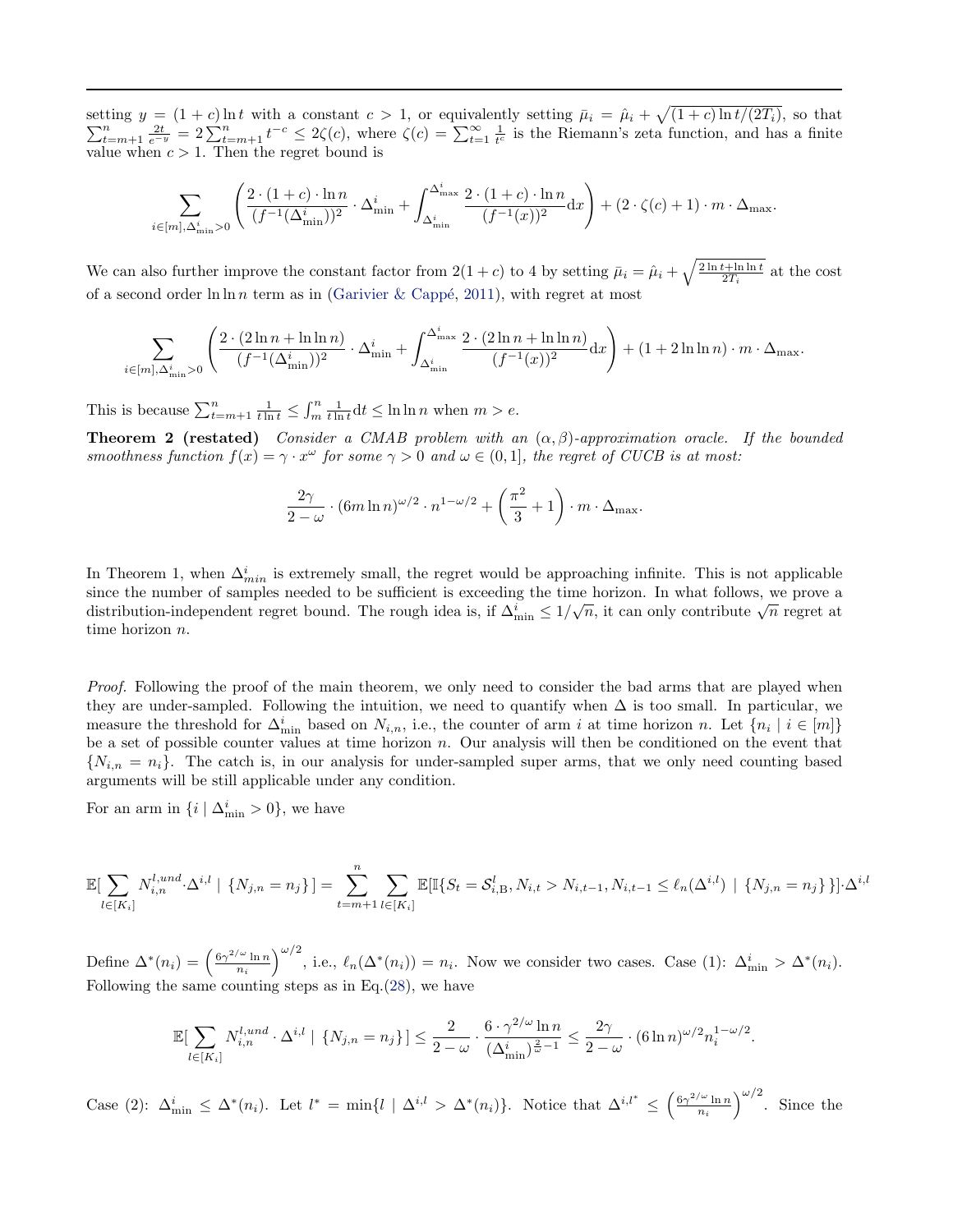<span id="page-6-0"></span>counter cannot go beyond  $n_i$ , we have

$$
\mathbb{E}[\sum_{l \in [K_{i}]} N_{i,n}^{l, und} \cdot \Delta^{i,l} \mid \{N_{j,n} = n_{j}\}] = \sum_{t=m+1}^{n} \sum_{l \in [K_{i}]} \mathbb{E}[\mathbb{I}\{S_{t} = S_{i,B}^{l}, N_{i,t} > N_{i,t-1}, N_{i,t-1} \leq \ell_{n}(\Delta^{i,l}) \mid \{N_{j,n} = n_{j}\}\}] \cdot \Delta^{i,l}
$$
  

$$
\leq (\ell_{n}(\Delta^{*}(n_{i})) - \ell_{n}(\Delta^{i,l^{*}-1})) \cdot \Delta^{*}(n_{i}) + \sum_{j \in [l^{*}-1]} (\ell_{n}(\Delta^{i,j}) - \ell_{n}(\Delta^{i,j-1})) \cdot \Delta^{i,j}
$$
  

$$
\leq \ell_{n}(\Delta^{*}(n_{i})) \cdot \Delta^{*}(n_{i}) + \int_{\Delta^{*}(n_{i})}^{\Delta^{i,1}} \ell_{n}(x) dx
$$
  

$$
\leq \frac{2\gamma}{2 - \omega} \cdot (6 \ln n)^{\omega/2} n_{i}^{1 - \omega/2}.
$$
 (29)

Therefore, Eq.(29) holds in both cases. We then have

$$
\mathbb{E}\left[\sum_{\{i|\Delta_{\min}^i>0\}}\sum_{l\in[K_i]}N_{i,n}^{l,und}\cdot\Delta^{i,l} \mid \{N_{j,n}=n_j\}\right] \leq \frac{2\gamma}{2-\omega}\cdot(6\ln n)^{\omega/2}\cdot\sum_{\{i|\Delta_{\min}^i>0\}}n_i^{1-\omega/2}
$$

$$
\leq \frac{2\gamma}{2-\omega}\cdot(6m\ln n)^{\omega/2}\cdot n^{1-\omega/2}.
$$

The last inequality comes from Jesen's inequality and  $\sum_i n_i \leq n$ . Since the final inequality does not depend on  $n_i$ , we can drop the conditional expectation above. The result then follows from Claim [1](#page-2-0) and Eq.[\(18\)](#page-2-0).  $\Box$ 

### B. CMAB with Clustered Arms

In many applications, multiple arms are clustered and are always played together. For example, in the PMC bandit problem, all arms (edges) incident to a node in L are always played together; in the influence maximization bandit problem, all arms (outgoing edges) from the same node are always played together. In this section, we show how to take advantage of such arm clusters to further improve the regret analysis.

We consider the following CMAB problem with clustered arms. Formally, each cluster  $C \subseteq [m]$  contains a set of simple arms. Denote  $U$  as the set of all clusters. Notice that one arm may belong to multiple clusters. We assume  $|U| < m$ . In this setting, each super arm S is a union of several clusters:  $S = \bigcup_{C \in g(S)} C$ , where  $g(S)$  is the set of clusters that forms S. When super arm S is played in round t, the outcomes of all arms in the clusters in S will be revealed.

We will use the same CUCB algorithm with a minor change to the initialization rounds: In the first  $|U|$  rounds of initialization, for each cluster C, we play a super arm S such that  $C \in g(S)$  and update variables  $\hat{\mu}_i$  accordingly.

For a given cluster  $C \subseteq [m]$ , we sort all bad super arms whose cluster set contains C as  $S^1_{C,B}, S^2_{C,B}, \cdots, S^{K_C}_{C,B}$  by increasing reward. Define

$$
\Delta^{C,j} = \alpha \cdot \mathrm{opt}_{\mu} - r_{\mu}(S_{C,\mathcal{B}}^j),\tag{30}
$$

 $\Delta_{\text{max}}^C = \Delta^{C,1}$  and  $\Delta_{\text{min}}^C = \Delta^{C,K_C}$ . If C does not belong to any bad super arm,  $K_C = 0$  and set  $\Delta_{\text{max}}^C = \Delta_{\text{min}}^C = 0$ . Furthermore, define  $\Delta_{\text{max}} = \max_{C \in U} \Delta_{\text{max}}^C$ .

**Theorem 3.** Consider the CMAB problem with the set of clusters U of arms. In n rounds the  $(\alpha, \beta)$ approximation regret of the CUCB algorithm using an  $(\alpha, \beta)$ -approximation oracle is at most

$$
\sum_{C \,|\,\Delta_{\min}^C > 0} \left( \frac{6\ln n}{(f^{-1}(\Delta_{\min}^C))^2} \cdot \Delta_{\min}^C + \int_{\Delta_{\min}^C}^{\Delta_{\max}^C} \frac{6\ln n}{(f^{-1}(x))^2} \mathrm{d}x \right) + \left( \frac{\pi^2}{3} + 1 \right) \cdot m \cdot \Delta_{\max}.
$$

Discussion. Comparing with the regret bound in Theorem 1, we are taking the summation over all clusters instead of all underlying arms. Since we assume  $|U| < m$ , intuitively, we could be better off. However, it is not clear how the  $\Delta_{\text{min}}$ 's of the underlying arms and clusters are correlated with each other. When clusters do not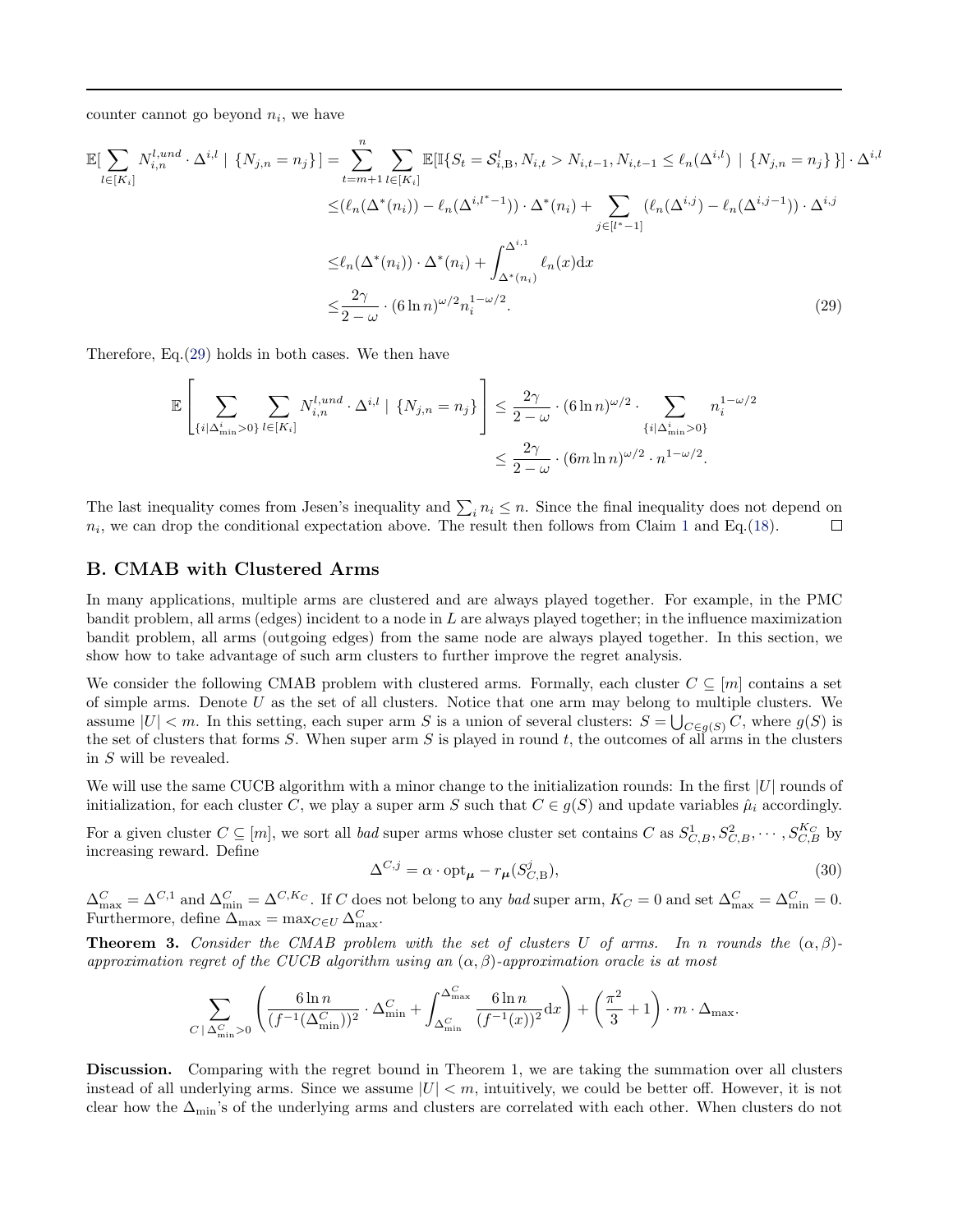<span id="page-7-0"></span>intersect with one another and thus form a partition of the underlying arms, it is straightforward to show that  $\Delta_{\min}^i = \Delta_{\min}^C$  if the cluster C contains the arm i. In this case, the new regret bound of Theorem [3](#page-6-0) is a strict improvement over Theorem 1. The two applications discussed in this paper, i.e., the bandit PMC problem and the bandit influence maximization problem, belong to this category and thus Theorem [3](#page-6-0) could be applied and obtain improved regret bounds.

*Proof.* The proof of this theorem is almost identical to Theorem 1. In addition to  $T_i$ , our analysis requires  $T_C$ which is the number of time cluster C is selected to play. Let  $T_{C,n}$  be the value of  $T_C$  at the end of round n, that is,  $T_{C,n}$  is the number of times cluster C is played in the first n rounds. Let  $T_{i,n}$  still be the value of  $T_i$  at the end of round n, that is,  $T_{i,n}$  is the number of times arm i is played in the first n rounds. Since arm i might be contained in multiple clusters, here  $T_{i,n}$  is larger than  $T_{C,n}$  for any C containing i.

For the proof, we maintain counter  $N_C$  for each cluster C after the U initialization rounds. Let  $N_{C,t}$  be the value of  $N_C$  after the t-th round and  $N_{C,|U|} = 1$ . Note that  $\sum_C N_{C,|U|} = |U|$ .  $\{N_C\}$  is updated in the following way.

For a round  $t > |U|$ , let  $S_t$  be the super arm selected in round t. Round t is bad if the oracle selects a super arm  $S_t \in S_B$ , which is not an  $\alpha$ -approximate super arm. If round t is bad, let  $C = \operatorname{argmin}_{C \in g(S_t)} N_{C,t-1}$  and increment N<sub>C</sub> by one, i.e.,  $N_{C,t} = N_{C,t-1} + 1$ . In other words, we find the cluster C with smallest counter in  $g(S_t)$  and increase its counter. If C is not unique, we pick an arbitrary cluster with the smallest counter in  $g(S_t)$ .

By definition  $N_{C,t} \leq T_{C,t}$ . The total number of bad rounds in the first n rounds is  $\sum_{C} N_{C,n}$ .

Each time  $N_C$  gets updated, one of the bad arm whose cluster set contains C is played. We further divide  $N_C$ into more counters as follows:

$$
\forall l \in [K_C], N_{C,n}^l = \sum_{t=|U|+1}^n \mathbb{I}\{S_t = S_{C,B}^l, N_{C,t} > N_{C,t-1}\}.
$$

Define  $\ell_n(\Delta) = \frac{6 \ln n}{(f^{-1}(\Delta))^2}$ . When counter  $N_{i,t}^l$  is increased at time t, i.e.,  $S_t = S_{C,B}^l$ , we inspect the counter  $N_{C,t-1}^l$ . Notice that  $N_{C,t-1}^l$  is the smallest time that all arms in  $S_t$  have been played. If  $N_{c,t-1} > \ell_n(\Delta^{C,l})$ , we call the bad arm  $S_{C,B}^l$  is sufficiently sampled. Otherwise, it is under-sampled. We write as

$$
N_{C,n}^{l,suf} = \sum_{t=m+1}^{n} \mathbb{I}\{S_t = \mathcal{S}_{C,B}^l, N_{C,t} > N_{C,t-1}, N_{C,t-1} > \ell_n(\Delta^{C,l})\},
$$
  

$$
N_{C,n}^{l,und} = \sum_{t=m+1}^{n} \mathbb{I}\{S_t = \mathcal{S}_{C,B}^l, N_{C,t} > N_{C,t-1}, N_{C,t-1} \le \ell_n(\Delta^{C,l})\}.
$$

Then we have  $N_{C,n} = 1 + \sum_{l \in [K_C]} (N_{C,n}^{l,suf} + N_{C,n}^{l,und})$ . Using this notation, the total reward at time horizon n is at least

$$
n \cdot \alpha \cdot \mathrm{opt}_{\mu} - \mathbb{E}\left[\sum_{C \in U} \left(\Delta^{C,1} + \sum_{l \in [K_C]} (N_{C,n}^{l,suf} + N_{C,n}^{l,und}) \cdot \Delta^{C,l}\right)\right].
$$
\n(31)

Note that the total sampled time of underlying arms in one cluster will not be smaller than the total sampled time of that cluster. We claim that it is unlikely that a bad super arm is played when all the underlying arms are sufficiently sampled. In other words, for a bad super arm, if all its underlying arms are sufficiently sampled, it should not be played in the first place. More specifically, we have the following claim.

Claim 2. For any time horizon  $n > m$ ,

$$
\mathbb{E}\left[\sum_{C\in U}\sum_{l\in[K_C]}N_{C,n}^{l,suf}\right] \le (1-\beta)n + \frac{\pi^2}{3}\cdot m\tag{32}
$$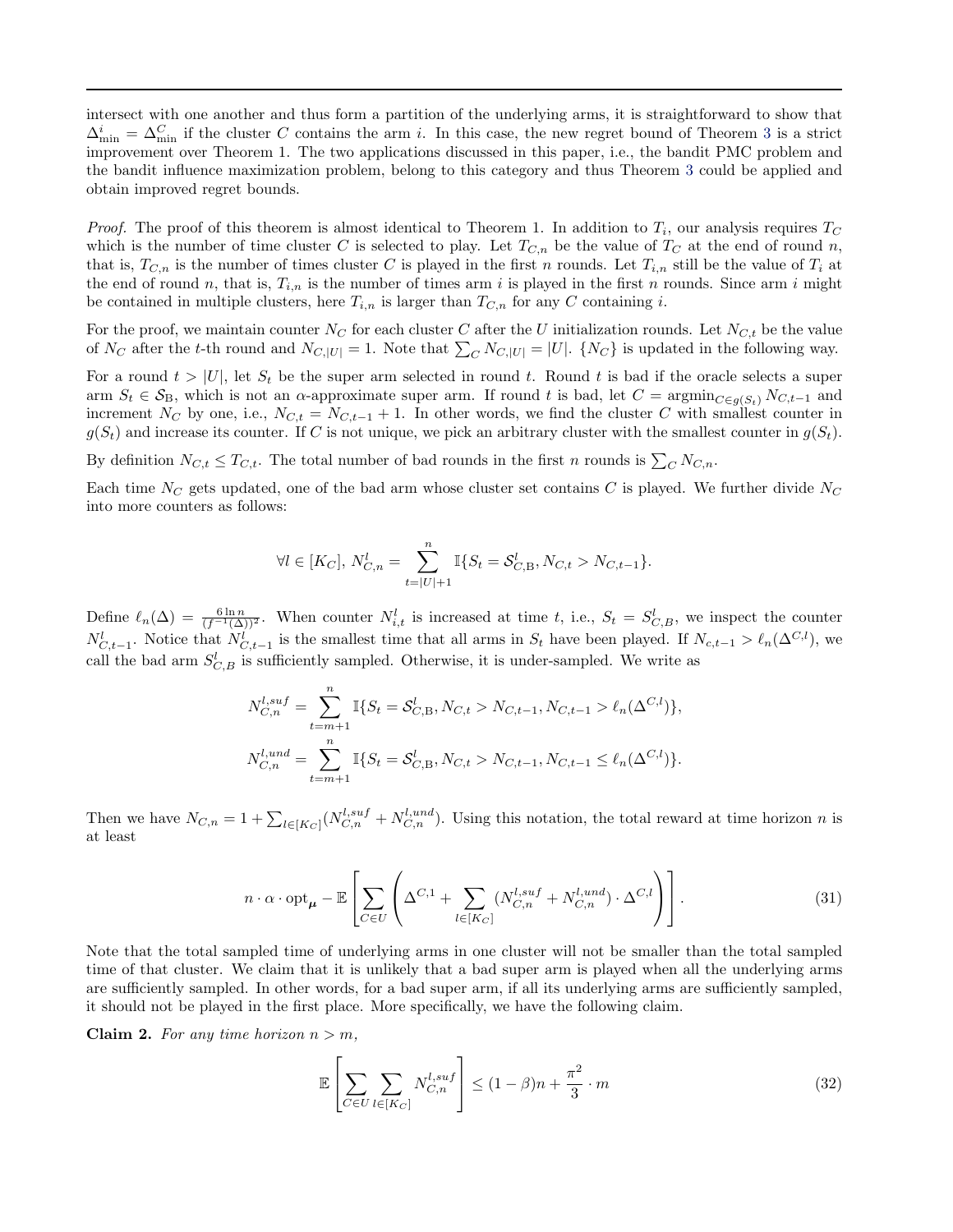*Proof.* By the definition of  $N_{C,n}^{l,suf}$ , it is sufficient to show that for any  $t > m$ ,

$$
\mathbb{E}\left[\sum_{C \in [m], l \in [K_C]} \mathbb{I}\{S_t = S_{C, B}^l, N_{C, t} > N_{C, t-1}, N_{C, t-1} > \ell_n(\Delta^{C, l})\}\right]
$$
\n
$$
\leq \sum_{C \in [m], l \in [K_C]} \Pr\{S_t = S_{C, B}^l, N_{C, t} > N_{C, t-1}, \forall s \in S_{C, B}^l, T_{s, t-1} > \ell_n(\Delta^{C, l})\}
$$
\n
$$
\leq (1 - \beta) + 2mt^{-2}
$$

Define  $\Lambda_{i,t} = \sqrt{\frac{3 \ln t}{2T_{i,t-1}}}$  (a random variable since  $T_{i,t-1}$  is a random variable) and  $\Lambda_t = \max\{\Lambda_{i,t} \mid i \in S_t\}$ . Define  $\Lambda^{C,l} = \sqrt{\frac{3\ln t}{2\ell_n(\Delta^{C,l})}}.$ 

Let  $\mathcal{N}_t$  indicate the event that the process is nice at time t. Let  $F_t$  indicate the event that the oracle fails to return an  $\alpha$ -approximation with respect to the input vector at time t. For any particular  $C \in U$  and  $l \in [K_C]$ , if  $\{\mathcal{N}_t, \neg F_t, S_t = \mathcal{S}_{C,B}^l, \forall s \in S_t, T_{s,t-1} > \ell_n(\Delta^{C,l})\}\$  holds at time t, we have the following properties:

$$
r_{\mu}(S_t) + f(2\Lambda^{C,l}) > r_{\mu}(S_t) + f(2\Lambda_t)
$$
strict monotonicity of  $f(\cdot)$  and Eq.(8)  
\n
$$
\ge r_{\bar{\mu}_t}(S_t)
$$
 bounded smoothness property and Eq.(7)  
\n
$$
\ge \alpha \cdot \text{opt}_{\bar{\mu}_t}
$$
  
\n
$$
\ge \alpha \cdot r_{\bar{\mu}_t}(S_{\mu}^*)
$$
  
\n
$$
\ge \alpha \cdot r_{\mu}(S_{\mu}^*) = \alpha \cdot \text{opt}_{\mu}.
$$
monotonicity of  $r_{\mu}(S)$  and Eq.(9)

So we have

$$
r_{\mu}(S_{C,\mathcal{B}}^{l}) + f(2\Lambda^{C,l}) > \alpha \cdot \text{opt}_{\mu}.
$$
\n(33)

Since  $\ell_n(\Delta^{C,l}) = \frac{6 \ln n}{(f^{-1}(\Delta^{C,l}))^2}$ , we have  $f(2\Lambda^{C,l}) \leq \Delta^{C,l}$ . Therefore, Eq. (33) contradicts the definition of  $\Delta^{C,l}$ . In other words,

$$
\forall C \in [m] \forall l \in [K_C], \Pr\{N_t, \neg F_t, S_t = S_{C, B}^l, N_{C, t} > N_{C, t-1}, \forall s \in S_t, N_{s, t-1} > \ell_n(\Delta^{C, l})\} = 0
$$
\n
$$
\Rightarrow \Pr\{N_t, \neg F_t, \exists C \in U, \exists l \in [K_C], S_t = S_{C, B}^l, N_{C, t} > N_{C, t-1}, \forall s \in S_t, N_{s, t-1} > \ell_n(\Delta^{C, l})\} = 0
$$
\n
$$
\Rightarrow \Pr\{\exists C \in U, \exists l \in [K_C], S_t = S_{C, B}^l, N_{C, t} > N_{C, t-1}, \forall s \in S_t, N_{s, t-1} > \ell_n(\Delta^{C, l})\}
$$
\n
$$
\leq \Pr[F_t \lor \neg N_t] \leq (1 - \beta) + 2mt^{-2}
$$
\n
$$
\Rightarrow \sum_{C \in U, l \in [K_C]} \Pr\{S_t = S_{C, B}^l, N_{C, t} > N_{C, t-1}, \forall s \in S_t, N_{s, t-1} > \ell_n(\Delta^{C, l})\} \leq (1 - \beta) + 2mt^{-2}
$$

The first inequality comes from Lemma [3.](#page-0-0) Last inequality comes from the fact that events  $\{S_t = S_{C,B}^l, N_{C,t} > N_{C,t-1}, \forall s \in S_t, N_{s,t-1} > \ell_n(\Delta^{C,l})\}$  are disjoint since for the cluster C whose counter is updated at time t only one l satisfies  $S_t = S_{C,B}^l$ .  $\Box$ 

Now we consider the bad super arms that are under-sampled when played. To simplify the notation, define  $\ell_n(\Delta^{C,0}) = 0$ . For a cluster C,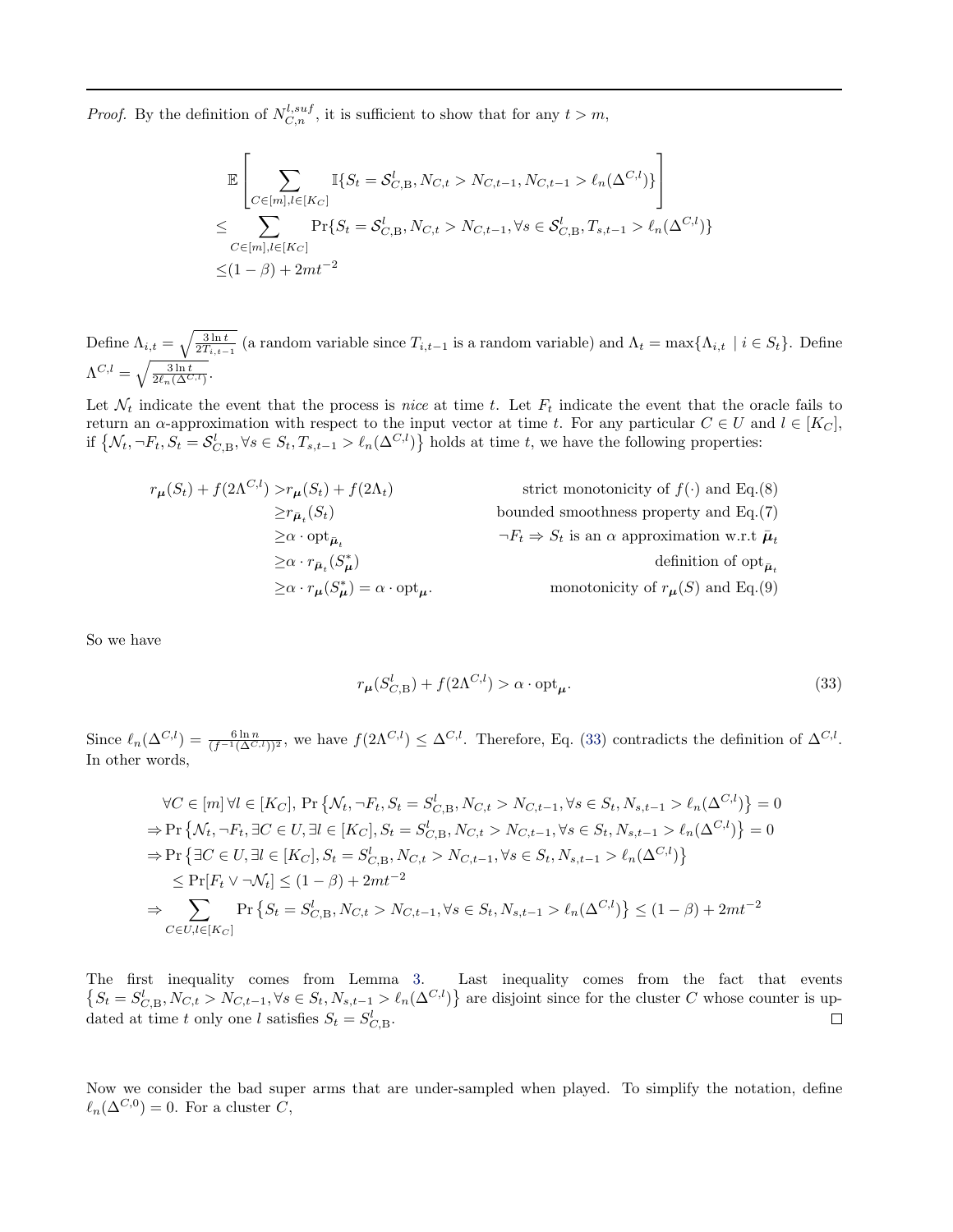$$
\sum_{l\in[K_C]} N_{C,n}^{l, und} \cdot \Delta^{C,l}
$$
\n
$$
= \sum_{t=|U|+1}^{n} \sum_{l\in[K_C]} \mathbb{I}\{S_t = S_{C,B}^l, N_{C,t} > N_{C,t-1}, N_{C,t-1} \leq \ell_n(\Delta^{C,l})\} \cdot \Delta^{C,l}
$$
\n
$$
= \sum_{t=|U|+1}^{n} \sum_{l\in[K_C]} \sum_{j=1}^{l} \mathbb{I}\{S_t = S_{C,B}^l, N_{C,t} > N_{C,t-1}, N_{C,t-1} \in (\ell_n(\Delta^{C,j-1}), \ell_n(\Delta^{C,j}))\} \cdot \Delta^{C,l}
$$
\n
$$
\leq \sum_{t=|U|+1}^{n} \sum_{l\in[K_C]} \sum_{j=1}^{l} \mathbb{I}\{S_t = S_{C,B}^l, N_{C,t} > N_{C,t-1}, N_{C,t-1} \in (\ell_n(\Delta^{C,j-1}), \ell_n(\Delta^{C,j}))\} \cdot \Delta^{C,j}
$$
\n
$$
\leq \sum_{t=|U|+1}^{n} \sum_{l\in[K_C]} \sum_{j\in[K_C]} \mathbb{I}\{S_t = S_{C,B}^l, N_{C,t} > N_{C,t-1}, N_{C,t-1} \in (\ell_n(\Delta^{C,j-1}), \ell_n(\Delta^{C,j}))\} \cdot \Delta^{C,j}
$$
\n
$$
= \sum_{t=|U|+1}^{n} \sum_{j\in[K_C]} \mathbb{I}\{S_t \in S_{C,B}, N_{C,t} > N_{C,t-1}, N_{C,t-1} \in (\ell_n(\Delta^{C,j-1}), \ell_n(\Delta^{C,j}))\} \cdot \Delta^{C,j}
$$
\n
$$
= \sum_{j\in[K_C]} \sum_{l\in[U|+1}^{n} \mathbb{I}\{S_t \in S_{C,B}, N_{C,t} > N_{C,t-1}, N_{C,t-1} \in (\ell_n(\Delta^{C,j-1}), \ell_n(\Delta^{C,j}))\} \cdot \Delta^{C,j}
$$
\n
$$
\leq \sum_{j\in[K_C]} (\ell_n(\Delta^{C,j}) - \ell_n(\Delta^{C,j-1})) \cdot \Delta^{C,j}
$$
\n
$$
= \ell_n(\Delta^{C,K_1})\Delta^{C,K_1} + \sum_{j\in[K_C]} \ell_n(\Delta^{C,j}) \
$$

Last inequality comes from the fact that  $\ell_n(x)$  is decreasing. Notice that by our definition, for clusters that  $C_j \in [m] \setminus \{C \mid \Delta_{\min}^C > 0\}$ , the counter  $N_C$  remains one after the initialization. Since they do not contribute to any regret, we have  $K_C = 0$  for all these arms. Combining with Eq.[\(32\)](#page-7-0) and Eq.(34), the overall regret of our algorithm is

$$
Reg_{\mu,\alpha,\beta}^{A}(n)
$$
\n
$$
\leq n \cdot \alpha \cdot \beta \cdot opt_{\mu} - \left(\alpha \cdot n \cdot opt_{\mu} - \mathbb{E}\left(\sum_{C \in U} \left(\Delta^{C,1} + \sum_{l \in [K_C]} (N_{C,n}^{l,suf} + N_{C,n}^{l,und}) \cdot \Delta^{C,l}\right)\right)\right]
$$
\n
$$
\leq \Delta_{\max} \cdot \left(m + \mathbb{E}[\sum_{C \in U, l \in [K_C]} N_{C,n}^{l,suf}]\right) + \sum_{C \mid \Delta_{\min}^{C} > 0} \left(\Delta^{C,1} + \ell_n(\Delta^{C,K_C})\Delta^{C,K_C} + \int_{\Delta^{C,1}}^{\Delta^{C,1}} \ell_n(x)dx\right) - (1 - \beta) \cdot n \cdot \alpha \cdot opt_{\mu}
$$
\n
$$
\leq \left(\frac{\pi^2}{3} + 1\right) \cdot m \cdot \Delta_{\max} + \sum_{C \mid \Delta_{\min}^{C} > 0} \left(\ell_n(\Delta^{C,K_C})\Delta^{C,K_C} + \int_{\Delta^{C,K_C}}^{\Delta^{C,1}} \ell_n(x)dx\right).
$$

 $\Box$ 

The theorem follows directly.

#### C.  $\varepsilon_t$ -Greedy algorithm

Unlike CUCB algorithm,  $\varepsilon_t$ -greedy algorithm exhibits the combination of exploration and exploitation more explicitly. In the t-th round, with probability  $\varepsilon_t$  the algorithm performs exploration, i.e., chooses an arm i uniformly at random, then select an arbitrary super arm  $S \in \mathcal{S}$  containing i; with probability  $1 - \varepsilon_t$ , the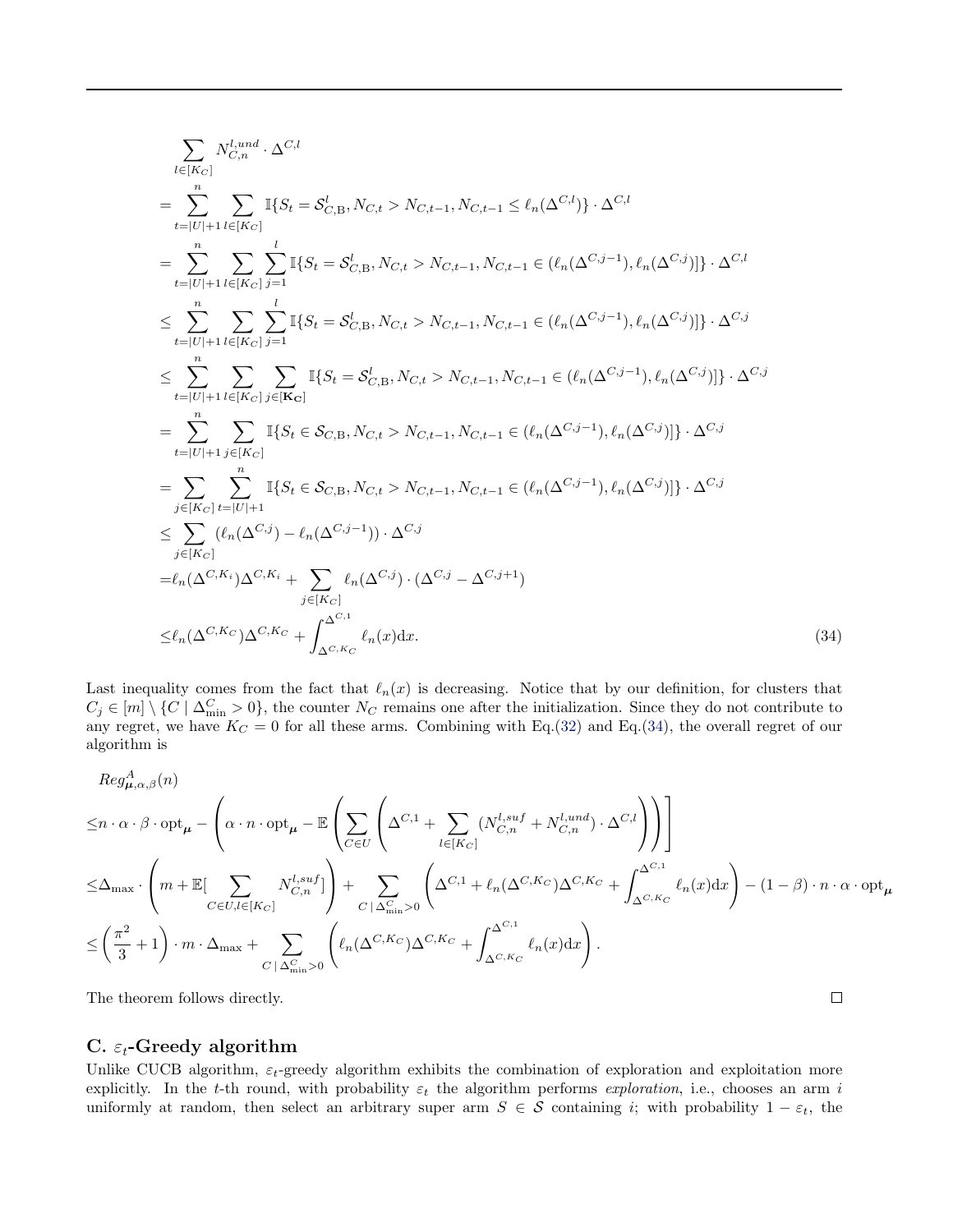<span id="page-10-0"></span>1: For each arm i, maintain variable  $\hat{\mu}_i$  as the mean of all outcomes  $X_{i,*}$ 's of arm i observed so far. 2:  $n \leftarrow 0$ 3: while true do

- 4:  $t \leftarrow t + 1; \varepsilon_t \leftarrow \min\{\frac{\gamma}{t}, 1\}.$
- 5: With probability  $\varepsilon_t$ , choose an arm i uniform at random, then play an arbitrary super arm  $S \in \mathcal{S}$  containing *i*; with probability  $1 - \varepsilon_t$ , get  $S = \text{Oracle}(\hat{\mu}_1, \hat{\mu}_2, \dots, \hat{\mu}_m)$ .
- 6: Play S and update all  $\hat{\mu}_i$ 's.
- 7: end while



algorithm performs exploitation, i.e., uses the approximation oracle to choose a super arm. As t grows, the probability of performing exploration decreases so that the regret can be bounded. See Algorithm 1 for details. Note that if an arm i has never been played,  $\hat{\mu}_i$  could be any arbitrary value.

The appeal of the  $\epsilon_t$ -greedy algorithm is its simplicity and match with intuition. However, as shown in the following theorem, in order to have a theoretical guarantee on the regret bound, parameter  $\gamma$  needs to be set appropriately and it depends on  $\Delta_{\text{min}}$  and function  $f(.)$ . In constrast, the CUCB algorithm does not rely on the knowledge of  $\Delta_{\text{min}}$  and  $f(\cdot)$ , and thus CUCB is applicable to more settings in this sense.

**Theorem 4.** For any constant  $c > 1$ , define  $\gamma = 3m \max\left\{\frac{20c}{3}, (c+1) \cdot (f^{-1}(\frac{\Delta_{\min}}{2}))^{-2}\right\}$ . In n rounds the  $(\alpha, \beta)$ -approximation regret of the  $\varepsilon_t$ -greedy algorithm using an  $(\alpha, \beta)$ -approximation oracle is at most

$$
(\gamma \ln n + 3 \cdot \zeta(c) \cdot m + \gamma^3) \Delta_{\max},
$$

where  $\zeta(c) = \sum_{t=1}^{\infty} \frac{1}{t^c}$  is the Riemann's zeta function.

Recall that the definition of  $\Delta_{\min}$  is

$$
\Delta_{\min} = \alpha \cdot \text{opt}_{\mu} - \max\{r_{\mu}(S) \mid S \in \mathcal{S}_{B}\}.
$$
\n(35)

*Proof.* Let  $R_{i,t}$  be the indicator for the event that i was chosen to explore in the t-th round and  $N_{i,t}$  be the number of rounds that arm i is explored in the first t rounds. Set  $\varphi = \frac{\gamma}{3m}$ . For simplicity, we assume  $\gamma$  is integer. We have:

$$
\mathbb{E}[N_{i,n}] = \sum_{t=1}^{n} \mathbb{E}[R_{i,t}] = \sum_{t=1}^{n} \frac{\varepsilon_t}{m} = \frac{\gamma - 1}{m} + \sum_{t=\gamma}^{n} \frac{3\varphi}{t} > 3\varphi + \int_{\gamma}^{n} \frac{3\varphi}{x} dx = 1 + 3\varphi \ln(n/\gamma)
$$
(36)

When  $n > \gamma^3$ , (36) is at least  $2\varphi \ln n + 1$ . Now let  $X_{i,t} = R_{i,t} - \mathbb{E}[R_{i,t}]$ . We have  $\mathbb{E}[X_{i,t}] = 0$ ,  $|X_{i,t}| \leq 1$ , and

$$
\sum_{t=1}^{n} \mathbb{E}\left[X_{i,t}^2\right] = \sum_{t=\gamma}^{n} \left(1 - \frac{3\varphi}{t}\right) \frac{3\varphi}{t} < 3\varphi \ln n.
$$

By Bernstein inequality in Lemma [2,](#page-0-0) when  $n > \gamma^3$ , we have

$$
\Pr\left[\left|\sum_{t=1}^{n} X_{i,t}\right| > \varphi \ln n\right] \le \exp\left\{-\frac{\varphi^{2}(\ln n)^{2}/2}{\sum_{t=1}^{n} \mathbb{E}[X_{i,t}^{2}] + k(\varphi \ln n)/3}\right\}
$$

$$
\le \exp\left\{-\frac{\varphi^{2}(\ln n)^{2}/2}{3\varphi \ln n + \varphi \ln n/3}\right\}
$$

$$
= e^{-\frac{3}{20}\varphi \ln n} = n^{-\frac{3}{20}\varphi} \le n^{-c}.
$$

In other words,  $Pr[N_{i,t} \leq \varphi \ln t + 1] \leq t^{-c}$ . By union bound,  $Pr[\exists i \in [m], N_{i,t} \leq \varphi \ln t + 1] \leq mt^{-c}$ . Let  $P_t$ to be the indicator of the event that in the t-th round, all the arms have been played for at least  $\varphi \ln t + 1$ times. So,  $Pr[P_t = 0] \leq m t^{-c}$ . Set  $\ell_t = \frac{(c+1)\ln t}{(c+1)(\Delta-t)}$  $\frac{(c+1)\ln t}{(f^{-1}(\frac{\Delta_{\min}}{2}))^2} \leq \varphi \ln t$ . Note  $P_t = 1$  indicates for every arm *i*,  $T_{i,t} \geq N_{i,t} \geq \varphi \ln t + 1 > \ell_t.$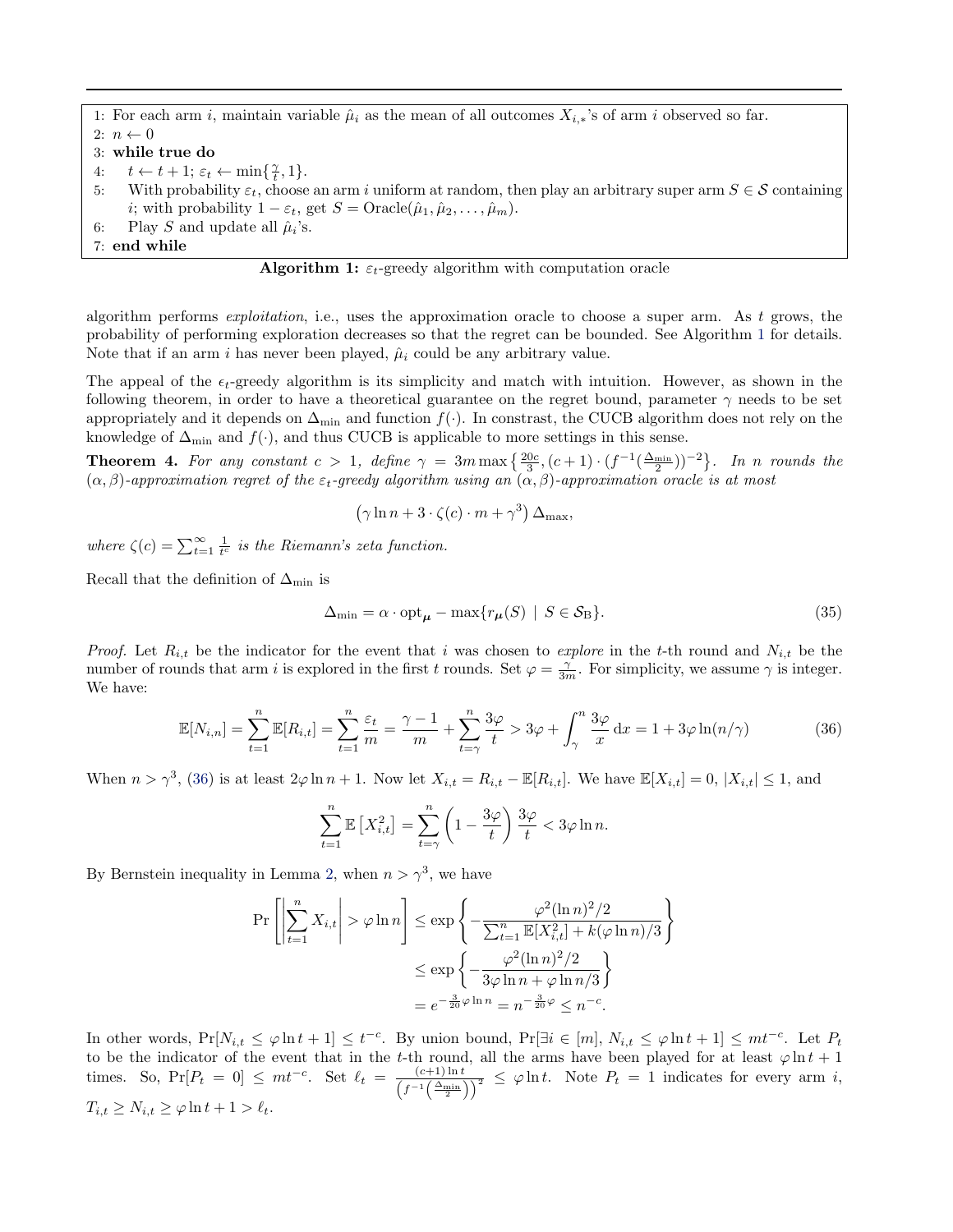Let  $I_t$  be the event that we choose a bad arm  $S_t \in S_B$  in the t-th round. Let  $Y_t$  be the event that the action taken in the t-th round is exploitation (not exploration). Let  $F_t$  be the event that the oracle failed to produce an  $\alpha$ -approximate answer in an exploitation round t. We have  $\mathbb{E}[F_t | Y_t] \leq 1 - \beta$ .

We have,

$$
\sum_{t=\gamma^3+1}^{n} \mathbb{I}{I_t} = \sum_{t=\gamma^3+1}^{n} (\mathbb{I}{I_t, \neg Y_t} + \mathbb{I}{I_t, Y_t})
$$
  
= 
$$
\sum_{t=\gamma^3+1}^{n} \varepsilon_t \cdot \mathbb{I}{I_t | \neg Y_t} + \sum_{t=\gamma^3+1}^{n} \mathbb{I}{I_t, Y_t}
$$
  

$$
\leq \gamma \ln n + \sum_{t=\gamma^3+1}^{n} \mathbb{I}{I_t, Y_t}
$$

Consider the second term.

$$
\sum_{t=\gamma^{3}+1}^{n} \mathbb{I}\{I_{t}, Y_{t}\}
$$
\n
$$
\leq \sum_{t=\gamma^{3}+1}^{n} (\mathbb{I}\{F_{t}, Y_{t}\} + \mathbb{I}\{\neg F_{t}, I_{t}, Y_{t}\})
$$
\n
$$
\leq (1-\beta)(n-\gamma^{3}) + \sum_{t=\gamma^{3}+1}^{n} (\mathbb{I}\{\neg F_{t}, I_{t}, \neg P_{t}, Y_{t}\} + \mathbb{I}\{\neg F_{t}, I_{t}, P_{t}, Y_{t}\})
$$
\n
$$
\leq (1-\beta)n + \sum_{t=\gamma^{3}+1}^{n} (mt^{-c} \cdot \mathbb{I}\{I_{t} | \neg F_{t}, \neg P_{t}, Y_{t}\} + \mathbb{I}\{\neg F_{t}, I_{t}, P_{t}, Y_{t}\})
$$
\n
$$
\leq (1-\beta)n + \zeta(c) \cdot m + \sum_{t=\gamma^{3}+1}^{n} \mathbb{I}\{\neg F_{t}, I_{t}, P_{t}, Y_{t}\}
$$
\n
$$
= (1-\beta)n + \zeta(c) \cdot m + \sum_{t=\gamma^{3}+1}^{n} \mathbb{I}\{\neg F_{t}, Y_{t}, S_{t} \in S_{B}, \forall i \in [m], T_{i,t-1} > \ell_{t}\}
$$

We claim that

$$
\Pr[\{\neg F_t, Y_t, S_t \in \mathcal{S}_{\mathcal{B}}, \forall i \in [m], T_{i,t-1} > \ell_t\}] \le 2 \cdot m \cdot t^{-c}.
$$

We now prove this claim. Same as in the proof of Theorem 1, let  $T_{i,n}$  be the number of times arm i is played in the first *n* rounds; let  $\hat{\mu}_{i,s}$  be the value of  $\hat{\mu}_i$  after arm *i* is played *s* times, that is,  $\hat{\mu}_{i,s} = (\sum_{j=1}^s X_{i,j})/s$ . Then, the value of variable  $\hat{\mu}_i$  at the end of round n is  $\hat{\mu}_{i,T_{i,n}}$ . By Chernoff bound in Lemma [1,](#page-0-0) for any  $i \in [m]$ ,

$$
\Pr\left[|\hat{\mu}_{i,T_{i,t-1}} - \mu_i| \ge \sqrt{\frac{2\ln t + \ln \ln t}{2T_{i,t-1}}}\right] \le t \cdot 2e^{-2\ln t - \ln \ln t} \le 2(t \ln t)^{-1}.\tag{37}
$$

Define  $\Delta_{i,t} = \sqrt{\frac{2 \ln t + \ln \ln t}{2T_{i,t-1}}}.$  Define  $E_t = \{ \forall i \in [m], |\hat{\mu}_{i,T_{i,t-1}} - \mu_i| \leq \Delta_{i,t} \}.$  By union bound,  $\Pr[\neg E_t] \leq 2 \cdot m \cdot t^{-c}.$ Let  $\Delta = \sqrt{\frac{2 \ln t + \ln \ln t}{2\ell_t}}$ . Notice that when  $\forall i \in [m], T_{i,t-1} > \ell_t$ , we have  $\Delta > \Delta^t \stackrel{\text{def}}{=} \max\{\Delta_{i,t} \mid i \in [m]\}.$ 

Let  $\hat{\mu}_t = (\hat{\mu}_{1,T_{1,t-1}},\ldots,\hat{\mu}_{m,T_{m,t-1}})$  be the random vector representing the estimated expectation vector at round t before calling the oracle. Then, when  $\{E_t, \neg F_t, Y_t, S_t \in S_B, \forall i \in [m], T_{i,t-1} > \ell_t\}$  holds, we have the following